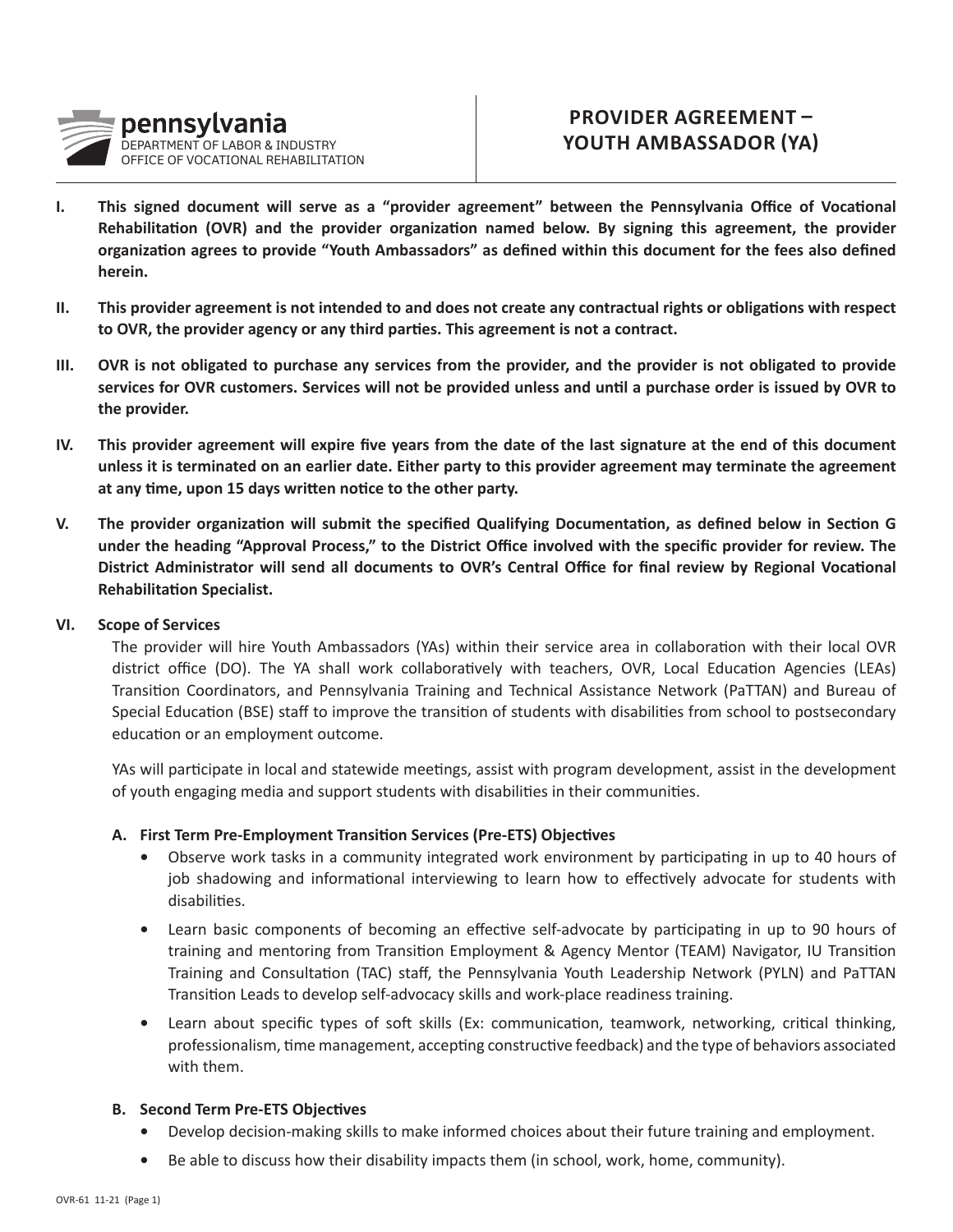- Be able to model and demonstrate self-advocacy skills to other students with disabilities.
- Participate in work tasks in a community integrated work environment of interest.
- Identify and practice work appropriate behaviors.

#### **C. Provider Requirements:**

- Be an Intermediate Unit (IU) or a special education professional development/technical assistance program.
- Serve a maximum of 4 students with a disability within their identified service area.
- Maintain a maximum ratio of 4 students to 1 worksite supervisor at an identified worksite location. Students are not required to work together at the site.
- Ensure that the work (as identified in the YA job description) done by the student with a disability shall not displace regular employees at the employers' worksite.
- Create a diverse workload for the YA position that may be remote, virtual or onsite. Travel to meetings may be required.
- Develop a schedule of YA weekly hours that may vary but will average 10 hours per week and not exceed 20 hours per week. Scheduling of weekly work hours should be done in compliance with the Commonwealth's Child Labor Laws which restrict working hours according to age.
- Maintain a positive working relationship with their local education partners, OVR and service providers.
- Pay YAs at least \$12.00 per hour.

#### **D. Student Candidates**

- Must be enrolled in final 2 years of high school and a current OVR customer in a plan status.
- Must have excellent human interaction skills to build cooperative working relationships with students as well as agency partners in the provision of services.
- Must be a strong self-advocate.
- Must have interest/experience in working with youth or peers.
- Must be willing to travel as needed.
- Must be able to pass a Criminal Background Check/Childline Clearance.
- Must be proficient with PC, office equipment, related software programs, social media and the internet.
- Students from a diversity of backgrounds and identities, such as people of color, LGBTQ+ individuals, English Language Learners, students from low-income backgrounds and students from rural and urban communities, are encouraged to apply.

## **VII. Program Goals for the YA**

#### **A. First Term**

- 1. Participate in monthly virtual YA network meetings led by PaTTAN, IU TAC, PYLN and OVR Transition staff.
- 2. Engage in PYLN training for onboarding affiliate sites.
- 3. Give updates to State Leadership team.
- 4. Review materials for the youth perspective.
- 5. Participate in photos, trainings and webinars to speak about being a youth with a disability.
- 6. Provide activity reports to the OVR Regional Transition Specialist and submit a Final Report at the end of the school year.
- 7. Meet at least three (3) times during the school year with the OVR Regional Transition Specialist and/or other appropriate OVR staff for monitoring.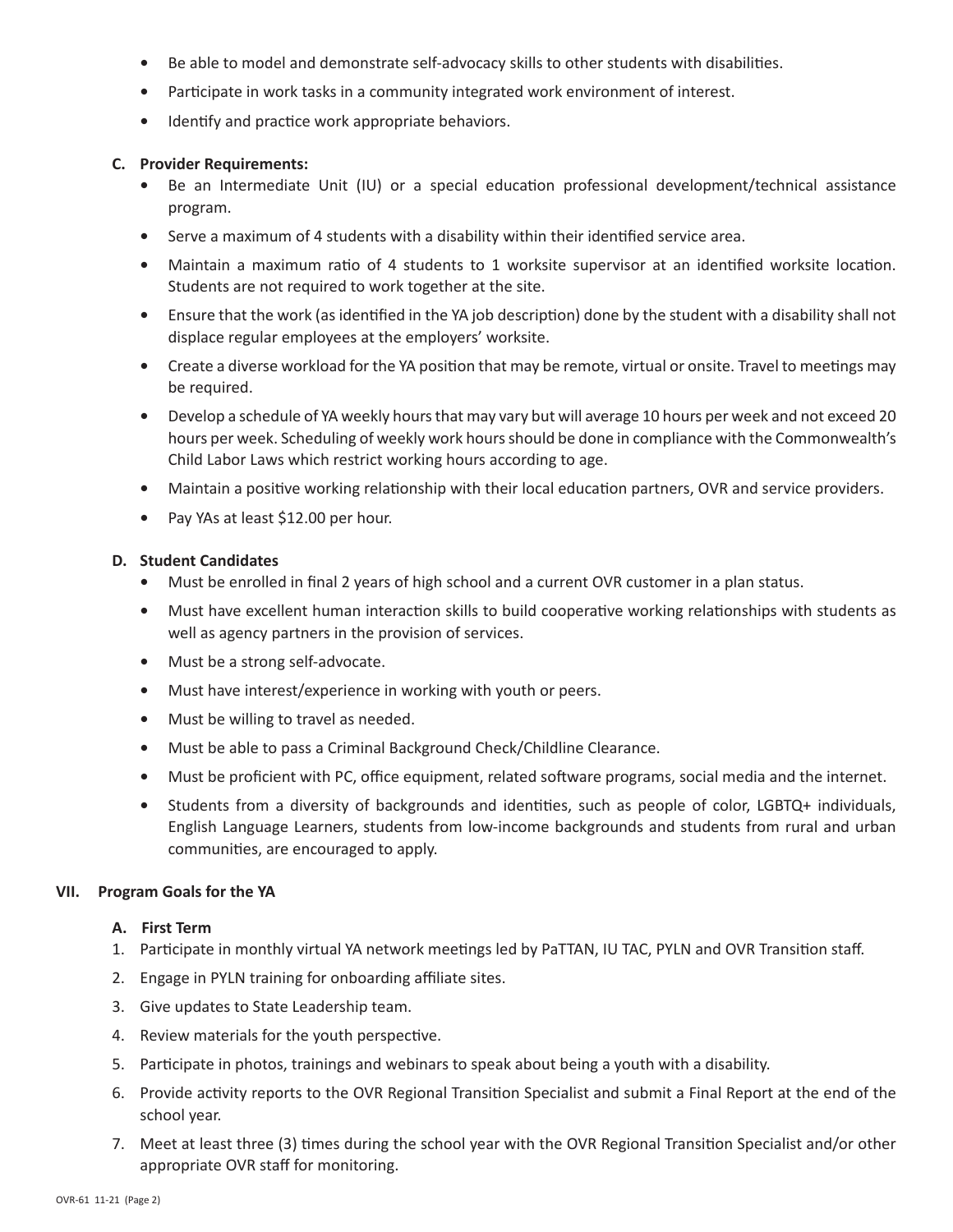- 8. Attend local Transition Coordinating Council (TCC) meetings.
- 9. Maintain regular contact and attend meetings with local DOs if invited.
- 10. Encourage students to return OVR Transition Services Customer Satisfaction Surveys.

#### **B. Second Term**

- 1. Participate in monthly virtual YA network meetings led by PaTTAN, IU TAC, PYLN and OVR Transition staff.
- 2. Provide the youth voice in directing and supporting the work of PDE/BSE, PaTTAN, Local Intermediate Units, LEAs, OVR and PYLN.
- 3. Mentor other youth to develop and enhance leadership skills.
- 4. Engage with PDE/BSE, PaTTAN, Local Intermediate Units, LEAs, OVR and PYLN to give the perspectives of youth with disabilities and be informed by those perspectives.
- 5. Provide a model to state and local teams regarding effective youth engagement strategies and activities.
- 6. Assist in expanding the network of PYLN Affiliates across the state and engage in PYLN board meetings.
- 7. Attend and collaborate in youth functions including parent centers and agency partners.
- 8. Give updates to the State Leadership team.
- 9. Participate in photos, trainings and webinars to speak about being a youth with a disability.
- 10. Review materials for the youth perspective.
- 11. Participate in trainings and webinars to speak about being a youth with a disability.
- 12. Attend conferences and assist in facilitation of youth workshops and activities.
- 13. With support of supervisor, research, develop and write blog entries, youth newsletters, social media posts or podcasts to engage youth in their community.
- 14. Encourage students to return OVR Transition Services Customer Satisfaction Surveys.

#### **VIII. Expected Outcomes for Provider (CWDS reports will be reviewed by OVR staff)**

- 1. Per academic term, 85% of YAs will maintain measurable skills gain (MSG) by obtaining a 2.0 GPA or higher while enrolled in secondary education, as indicated by the receipt of semesterly grade reports.
- 2. Student Customer Satisfaction Surveys at program completion will have 85% favorable ratings.
- 3. OVR Staff Satisfaction Surveys at program completion will have 85% favorable ratings.

#### **IX. Communication and Collaboration**

- 1. Referrals to be a YA will come from collaboration with the local OVR District Office (including Supervisory/ Management staff, Early Reach Coordinators [ERCs], Business Services Representatives [BSRs] and OVR Counselors). Students must be referred directly by OVR staff.
- 2. Marketing materials should include OVR's collaboration and must be reviewed and approved by OVR before public distribution.

#### **X. Services**

- 1. The student must be compensated for his/her work hours, and OVR will reimburse these funds through one of the methods defined below:
	- a. *Student Stipend* Stipend rate is variable but must be paid at a minimum rate that is equivalent to at least \$12.00 per hour. Provider must work with their internal payroll departments to determine the most effective method for providing the stipend to the student.
	- b. *Employer Reimbursement* Provides reimbursement directly to the employer for 100% of the individual's wages and is designed to reduce the expense of hiring new employees and training them. The reimbursement is paid to the employer by OVR for hours worked at up to 100% of the hourly wage. Wages must be paid at \$12.00 an hour or higher.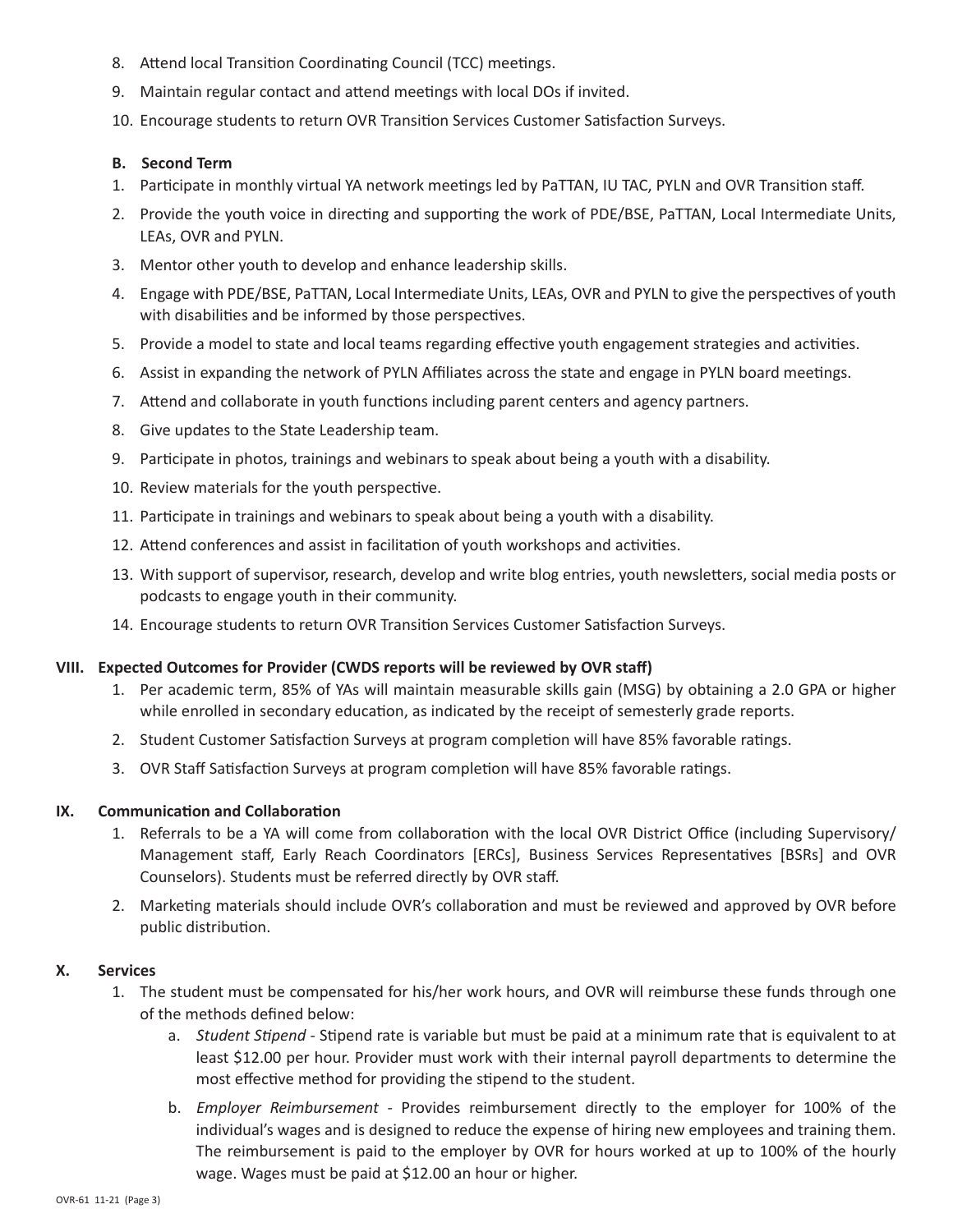- 2. Provider will supply worksite supervisor for onsite coordination and support. A worksite supervisor teaches general job tasks to students and provides supervision and coordination at a worksite. Duties include: monitoring to ensure the YA is meeting expectations of the worksite and has the supports necessary to be successful; teaching skills and reinforcing skills; and coordination of student schedules. For those students requiring assistance arranging travel to and from the worksite, the worksite supervisor will assist in this planning. If someone other than the TEAM Navigator acts as the supervisor of the Youth Ambassador, OVR will reimburse the following:
	- **a. YA Orientation:** To cover costs to orient student to the job. Including, but not limited to: obtaining student work permit, worksite identification, coordination of student schedules, collaboration with OVR staff to conduct worksite training and transportation coordination for student. For students who receive Social Security or other public benefits, orientation must include referral and coordination of benefits planning services prior to student placement at a worksite. \$1000 upon receipt of confirmed student work schedule.
	- **b. YA Worksite Supervision:** Students with disabilities should be scheduled to work 4-20 hours per week. Worksite Supervision will be reimbursed by OVR at a cost of **\$165 per week for a maximum of 30 weeks or \$4950 per year**. May be group or individual and students must receive a minimum of 3 hours of supervision per week.

## **XI. General and Specific Standards**

# **A. Worksite Supervisor**

These individuals teach general job tasks to students and provide supervision and coordination onsite at the organization's office, community locations or virtually.

## **Duties include:**

- 1. monitoring to ensure the YA is meeting expectations of the employer and has the supports necessary to be successful
- 2. ensuring that YA's work hours comply with child labor laws
- 3. coordinating with the YA's school to ensure that the position does not conflict with their educational requirements
- 4. teaching and reinforcing skills
- 5. coordination of student schedules
- 6. monitoring up to 4 students to ensure the student's and the employer's needs are being met.

#### **Requirements:**

- 7. A high school diploma or GED and at least 2 years of experience with youth and/or adults with disabilities is required
- 8. Or a bachelor's degree in psychology, disability services, social services, business, education or another related field.
- 9. Experience in job placement services and supports preferred.

#### **B. Payment:**

To ensure accuracy with billing, providers are required to submit billing invoices and reports within the timeframes defined for each service. Documentation listed must accompany each billing request for full payment. OVR may refuse payment for services that have not been properly documented or for incomplete or substandard services.

Only services identified through an Individual Plan for Employment (IPE) and included on the OVR authorization for services will be honored. If a provider chooses to provide any service prior to receipt of authorization, payment for those services may be denied.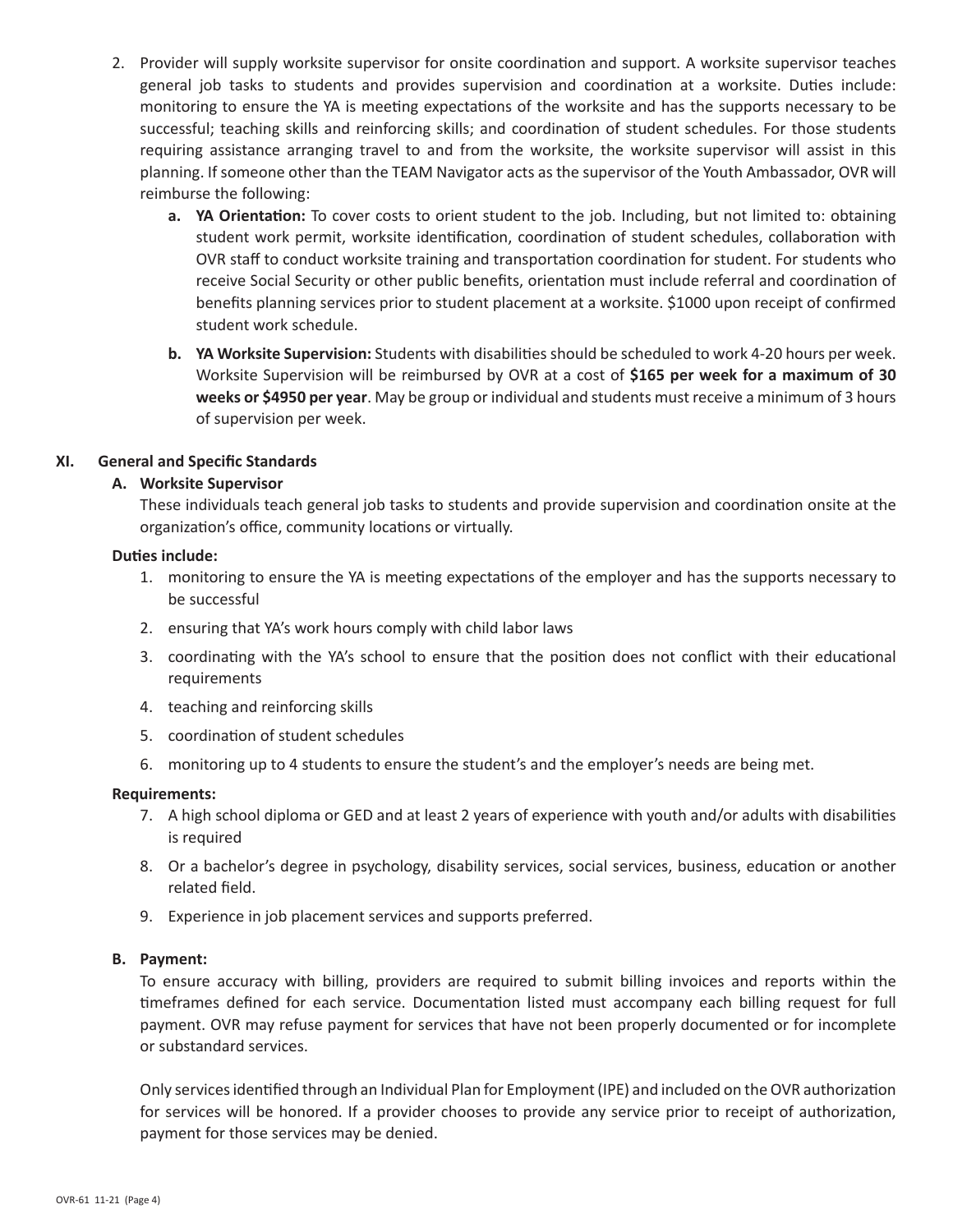# **C. Liability:**

Providers are responsible for obtaining and maintaining general liability, workers compensation and employer liability insurances. The provider must present a certificate of general liability insurance as required by the Pennsylvania Department of Labor & Industry. This certificate will be uploaded to the provider's business folder in the Commonwealth Workforce Development System (CWDS).

## **D. Clearance and Employer Specific Requirements:**

Providers are required to adhere to all state and federal laws and regulations pertaining to criminal background checks and child abuse clearances, including, but not limited to, the Pennsylvania Child Protective Services Act, 23 P.S. § 6301 *et seq*. Providers must complete the Criminal Background Check/Child Abuse Clearance Certification Form attached to this agreement. OVR expressly reserves the right to review said criminal background checks, worksite specific requirements and/or child abuse clearances at any time throughout the duration of this agreement.

## **E. State and Federal Reporting:**

Federal reporting requirements under the Rehabilitation Act of 1973, as amended by the Workforce Innovation and Opportunity Act (WIOA), 29 U.S.C. 701 *et seq.*, require OVR to collect information related to each customer. To ensure OVR can meet both federal and state reporting requirements, all OVR providers delivering services to eligible individuals must collect and supply information to OVR to receive payment for services provided. OVR may request the following information:

- 1. customer's first and last name
- 2. date of birth
- 3. current grade level
- 4. county of residence
- 5. contact information
- 6. name of school
- 7. progress reports
- 8. customer satisfaction surveys
- 9. student work schedules
- 10. student timesheets or paystubs
- 11. grade reports and
- 12. copies of degree or diploma.

All information collected related to each OVR customer is considered personally identifiable information, must be treated as strictly confidential and must not be shared with any individual or organization other than OVR. OVR will utilize the customer information supplied by providers for federal and state reporting purposes only.

## **F. Parental Consent and Engagement:**

Securing parental consent and continued parent engagement will be important when working with transition age students. Providers must obtain parental consent to provide services to students under age 18. Parents have a key role in the success of their child and keeping parents informed about the activities and supports they can provide is critical. A procedure should be in place to share periodic updates with parents.

## **G. Approval Process:**

Providers will be approved using a two-tier approval process that requires approval by the local OVR District Office District Administrator (DA) followed by the Central Office Transition Specialist. Providers will submit a signed agreement and all required documentation to the local OVR District Office DA to begin the approval process.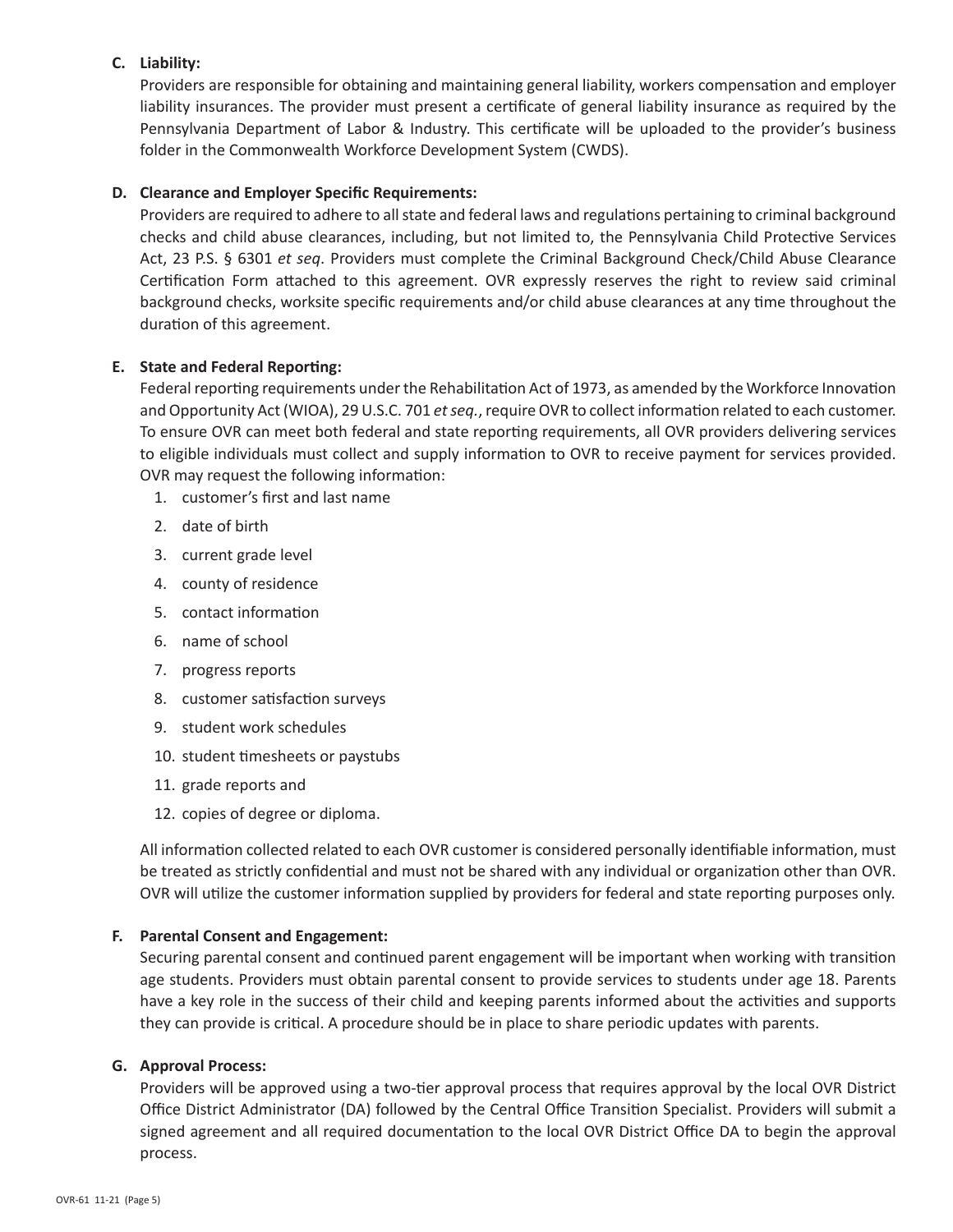The local District Office DA will complete an initial review of the services identified by the provider. If the DA approves the provider as having the capacity, personnel and qualifications to provide the services, the DA will sign the agreement then submit it to the Statewide Provider Coordinator for review and final approval. All approved Provider Agreements will be placed in the appropriate CWDS Provider Business folder. The following documents are required for the review process:

# **1. For ALL providers:**

- a. Signed Provider Agreement
- b. Completed Provider Profile

# **2. As applicable:**

- a. Completed "W-9" form if not currently uploaded or if provider information has changed
- b. Signed "Verification Document for FBI, Act 34 and Act 151 Clearances" if not currently uploaded or if provider information has changed
- c. Copy of Professional Liability Insurance issued within last calendar year if not currently uploaded in CWDS

# **3. For NEW providers:**

a. Completed "Provider Enrollment Form" in addition to the documents listed above

# **H. Period of Performance (POP):**

OVR does not permit verbal authorizations for services, and all services must be authorized in writing on a valid OVR PO. No charges or amendments to this PO will be valid without written authorization from OVR.

Once canceled, no service dates past the cancellation date will be allowable for reimbursement, and no additional charges over the amount authorized by this PO will be made to OVR or the OVR client/customer/ participant for whom services were provided under an open, valid OVR PO.

## **I. Billing:**

**No service should be provided without receipt of a PO from the OVR District Office**. Providers are required to submit billing invoices and reports within the timeframes defined for each service. Goal progress reports (social, academic and employment goal progress) and grade reports must accompany each billing request for full payment. OVR may refuse payment for services that have not been properly documented or for incomplete or sub-standard services. No payment will be authorized for missed appointments.

To ensure accuracy with billing and review of documents with customers, providers are required to submit billing invoices and reports within 90 calendar days of the service being rendered. No payment will be authorized for travel time and/or missed appointments.

 order (PO). The provider may not change or amend the PO. Any changes to the PO must be authorized in writing As a condition of receiving payment from OVR, services must be provided in accordance with the OVR purchase by the OVR Vocational Rehabilitation Counselor (VRC) prior to provision of services.

 cancelled. After the VRC has discussed the cancellation with the vendor and customer, the vendor will receive Services authorized on an OVR PO but not provided within 90 calendar days from the PO issuance date will be notification of the PO cancellation in writing (email or mail). Once the PO is cancelled, services provided after the PO cancellation date will not be paid.

 If a PO is cancelled before all listed services were provided, the VRC must determine the need for the unused of additional services. Vendors must develop a profile in CWDS to include the unique SAP number assigned. This services prior to re-authorization of those services. A new purchase order must be generated prior to the delivery will allow vendors to view and manage all open POs currently assigned to their organization. All vendor changes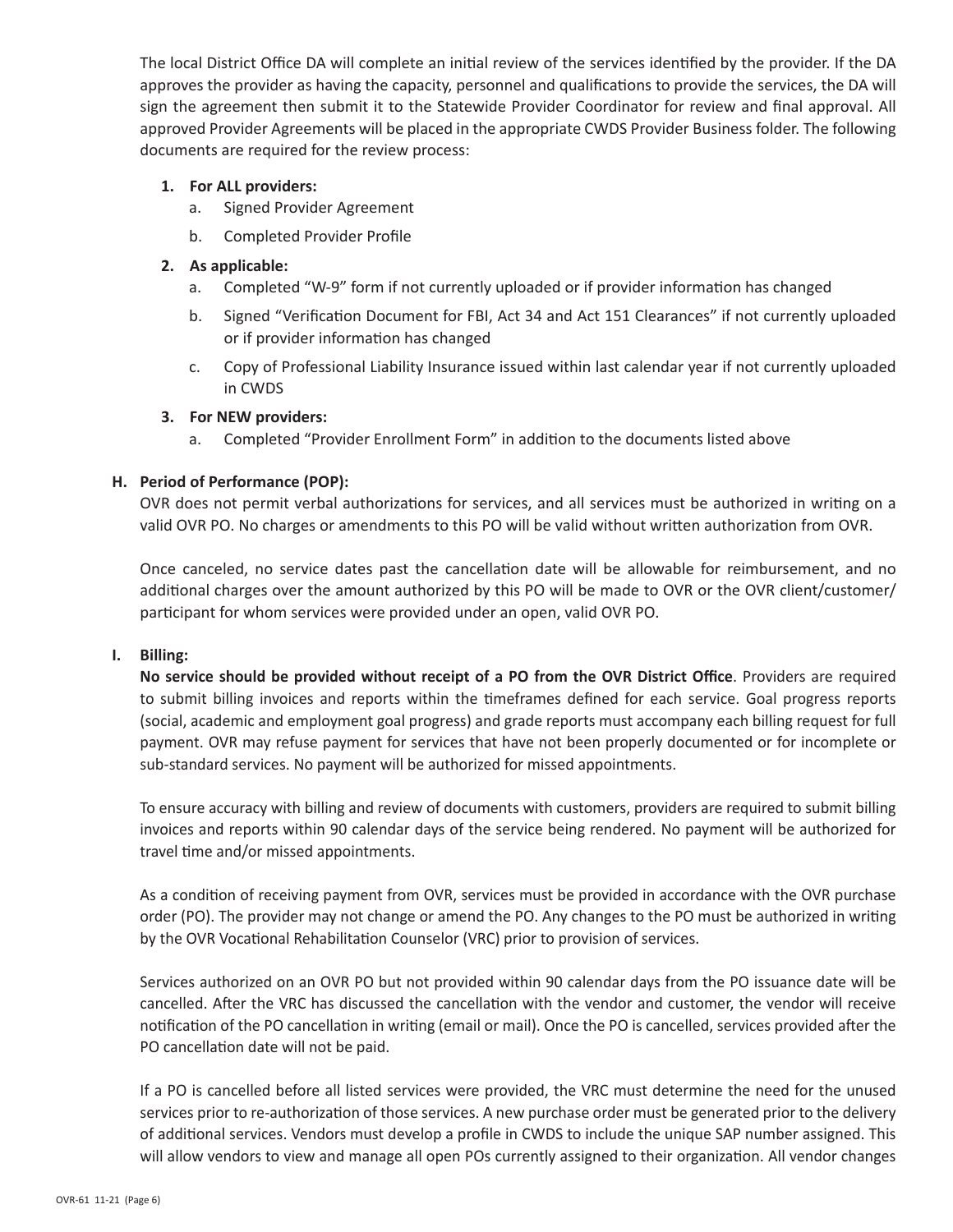must be reported to the local district office LOFA and the Vendor Data Management Unit (VDMU) to ensure accurate accounting and timely payment. VDMU can be contacted using one of the following:

E-mail: [RA-PSC\\_Supplier\\_Requests@pa.gov](mailto:RA-PSC_Supplier_Requests@pa.gov) Fax: 717.214.0140 Web page: [Supplier Service Center](https://www.dgs.pa.gov/Materials-Services-Procurement/Supplier-Service-Center/Pages/default.aspx)

Documentation listed must accompany each billing request for full payment. OVR may refuse payment for services that have not been properly documented or for incomplete or sub-standard services.

Payments will be made according to Commonwealth procedures established by OVR, the Office of Budget and Treasury Department. All invoices will be paid using the Automated Clearing House (ACH) system.

#### **J. Virtual Service Provision:**

Audio or video communication technology may be used to provide tele-support services to customers when inperson services are not feasible as requested and authorized by OVR. Worksite supervisors can use any non-public facing remote, accessible communication product that is available to communicate with customers. Providers are encouraged to use privacy protections while using video communication products.

The instructor must be present during virtual sessions. Pre-recorded sessions, concurrent sessions and/or use of stand-alone online curriculum are not allowable provider services under this agreement.

All information and documents must be accessible. Accommodations must be provided to students who need them. No person with a disability shall, based on the disability, be excluded from participation in virtual service(s) if available and deemed appropriate.

## **K. General Stipulations:**

- the date of the final signature. Continuation of the program is subject to the availability of funds. Each year, 1. The service rate will remain in effect for a minimum of one (1) year and a maximum of five (5) years from OVR will forecast Pre-ETS spending and program performance, and determine the capacity to support these agreements at the discretion of the OVR Executive Director.
- 2. The service rate charge to OVR will be no higher than the lowest rate charged to other purchasers of that service. OVR will pay no more than the publicly advertised rates.
- 3. The provider agrees to bill OVR for services rendered within (90) calendar days of the date that the service is provided if specific reporting timeframes are not identified above.
- 4. All services must be pre-authorized; OVR cannot pay retroactively for services.
- 5. Staffing and reports associated with services will be consistent with such requirements and arrangements consistent with prevailing OVR policies and practices and developed between the service provider and the local OVR office.
- 6. The provider agrees that OVR payment is payment in full; the OVR customer cannot be billed for remaining/ additional costs.
- 7. If a drop-out policy is agreed upon by both parties, the conditions and related charges shall be specifically stated within this document.
- 8. Any change in services as presented will require collaboration and be agreed upon in writing by OVR and the service provider.
- 9. The provider agrees to sufficient staffing, both in numbers and experience/training, to deliver the described service(s).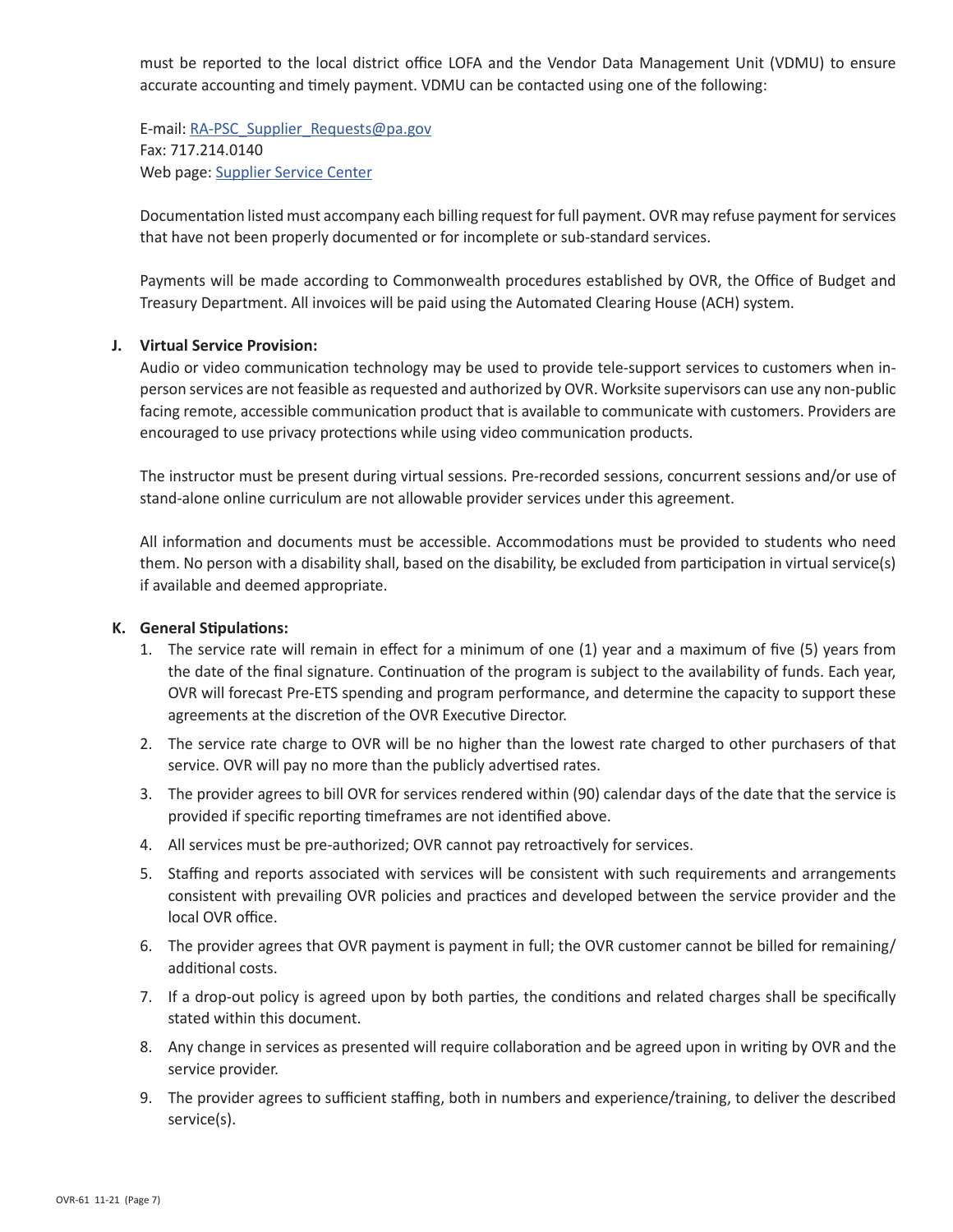- 10. If applicable, employees—both current and new hires—must have clearances and background checks as required by state and federal laws. These clearances will become part of the employee's permanent file and must be renewed every 60 months.
- 11. Once OVR issues service authorization, a contract has been created for the provider to deliver the service.
- 12. Information associated with services purchased by OVR will be accessible to authorized federal or state reviewers upon request.
- 13. The provider agrees to cooperate with any authorized federal or state audit requests associated with services purchased by OVR.
- 14. Providers understand that no persons with a disability shall, based on the disability, be excluded from participation in program service(s) or from activities provided through this Provider Agreement.
- 15. Providers should ensure that they maintain updated and accurate contacts in CWDS. Changes should be made in CWDS immediately, when possible, but no more than ten (10) days after the change occurs.
- 16. Providers shall participate in any meetings or trainings determined necessary by OVR. If a provider is unable to attend due to an extenuating circumstance, they are still responsible for understanding and adhering to OVR requirements and for any items which may have been discussed or disseminated at the meeting.
- 17. The provider agrees to maintain quality customer service by responding to customer contacts within five (5) business days and regular communication throughout the provision of services (at least every thirty [30] days).
- 18. The provider agrees to collaborate with OVR staff and promote positive relationships between OVR, schools, students, families and business partners.
- 19. The provider agrees to acknowledge the sponsorship of OVR with respect to any public statement, press release, news item or publication related to a provider site funded all or in part with funds from OVR. Provider further agrees to obtain a release of information from any OVR customer when such OVR customer is being used in any publication. The provider also agrees to identify the role of OVR with respect to any OVR customer highlighted or publicized by or through the provider.
- data that may be needed to demonstrate the cost benefits of a provider site. This de-identified, aggregate data, without the inclusion of any personal, private identifiable information, may be shared with schools, 20. The provider agrees to share all data related to placements, retention rates and/or any other OVR requested customers, families and other stakeholders as deemed necessary by OVR.
- 21. Any marketing of the program by the provider must not infer, imply or otherwise guarantee OVR funding for such services without prior authorization by OVR.
- 22. The provider understands the service cannot be subcontracted to another provider.

## **L. Conflict of Interest:**

 A conflict of interest exists when financial or other personal considerations may compromise or have theappearance of compromising the provider's professional judgement working with customers under their service agreement. Service providers shall not have any interest, financial or otherwise, or engage in any business transaction or professional activity that creates a conflict of interest, such as:

- 1. assisting or encouraging a customer in an endeavor that directly benefits the provider, the provider's family or a business with which the provider is associated;
- 2. having a financial interest in the customer's business or employment arrangement;
- 3. using customers to conduct business or services that results in profit to the provider;
- 4. providing financial or personal assistance to customers beyond that which the provider has agreed to provide under the service agreement;
- 5. using information gathered under this agreement for personal financial gain;
- 6. recommending purchases to customers or employees of the Commonwealth from which the provider or members of the provider's family has any financial interest;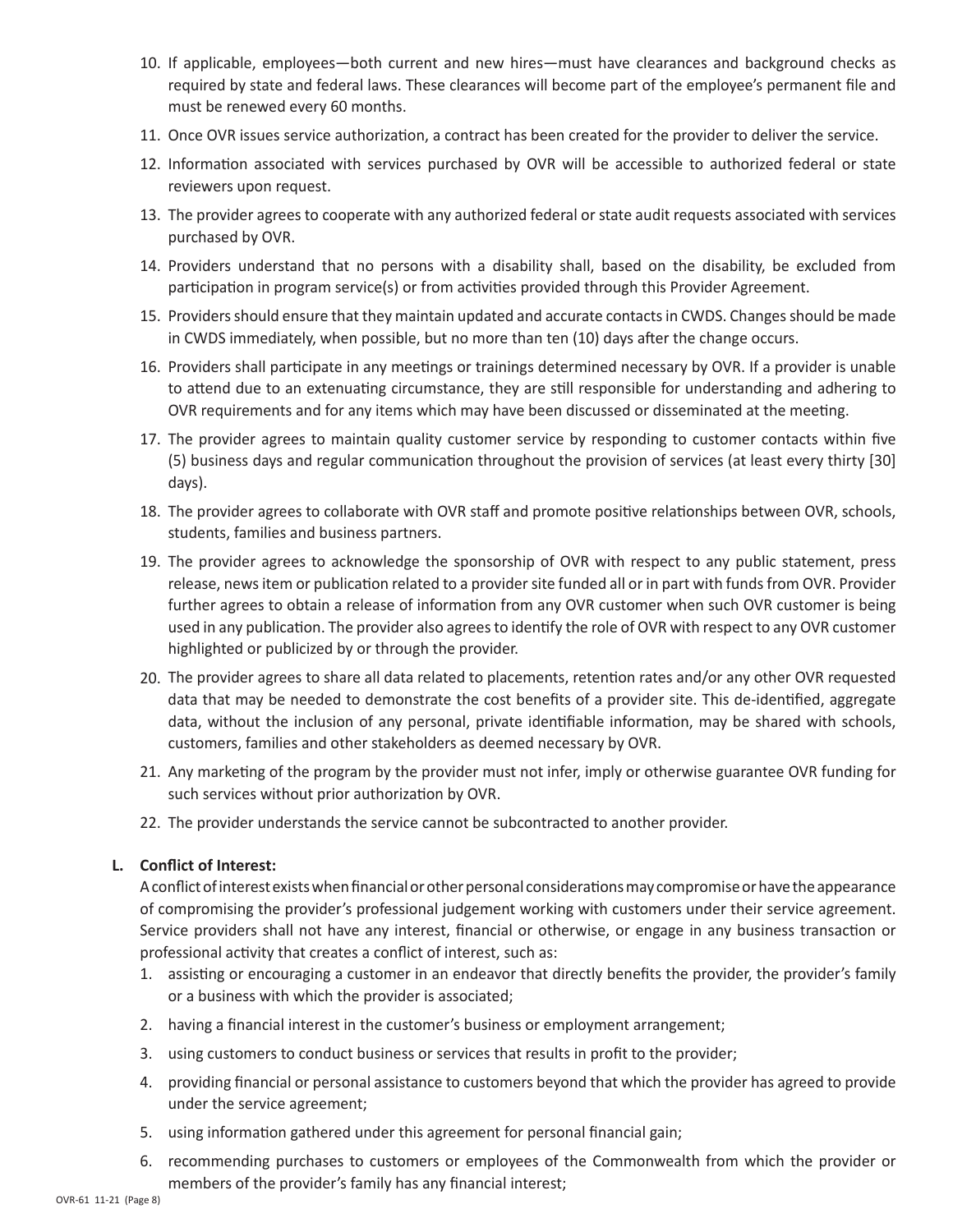- 7. using their position to secure personal or business privileges or favors from consumers or employees of the Commonwealth;
- 8. offering or giving to customers or employees of the Commonwealth anything of value, including a gift, loan, contribution or reward; and
- 9. soliciting or accepting from customers or employees of the Commonwealth anything of value, including a gift, loan, contribution or reward.

#### **M. Monitoring of Service Provision:**

Each year, a program report card will be reviewed by the Transition Unit. Any provider who does not meet the above criteria will be further monitored. Failure to meet program outcomes may result in the development of a corrective action plan or the termination of this agreement.

The provider will cooperate with all OVR monitoring activities and maintain documentation of service delivery. OVR reserves the right to monitor all activities and documentation associated with this Provider Agreement at the completion of year one (1).

This may include review by:

- 1. scheduled and unscheduled onsite visits;
- 2. solicitation of school, student, worksite and OVR staff feedback;
- 3. provider report card based on CWDS data;
- 4. review of required documentation;
- 5. evaluation of performance outcomes or
- 6. auditing of financial statements.

## **XII. Provider Specific Information**

**A. Services of Interest:**

| Table 1: YA Experience Service Codes |  |  |
|--------------------------------------|--|--|
|--------------------------------------|--|--|

| <b>Add Code?</b> | <b>Service</b>            | <b>Audience</b>                  | <b>Fee Code</b> | Cost                       |
|------------------|---------------------------|----------------------------------|-----------------|----------------------------|
| $\Box$           | <b>YA Orientation</b>     | Eligible OVR<br><b>Customers</b> | 508011          | \$1,000.00 (max of 1 unit) |
| П                | YA Worksite Supervision   | Eligible OVR<br><b>Customers</b> | 508012          | \$165.00 (max of 30 units) |
| П                | YA Stipend                | Eligible OVR<br><b>Customers</b> | 508013          | At least \$12.00/hour      |
| П                | On the Job Training (OJT) | Eligible OVR<br>Customers        | 59507           | At least \$12.00/hour      |

- **B. Underserved Population to be Served (if applicable):**
- **C. Service Area or Counties to be Served:**